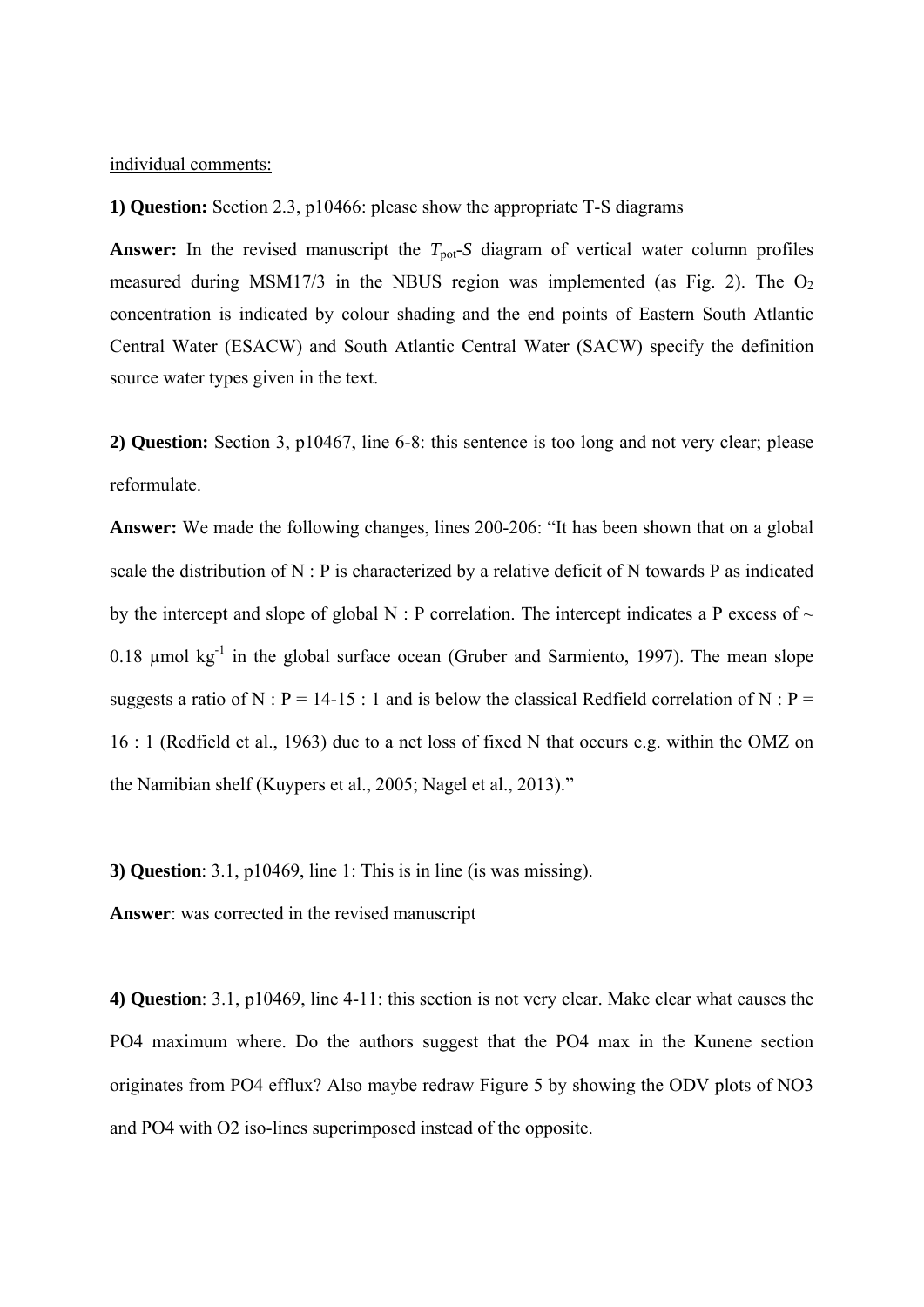**Answer:** We agree that the section is confusing. Off Kunene there are no indications for P efflux between the sediment water interface compared to the Walvis Bay transect. Fig. 5 was redrawn according to the suggestions, i. e. NOx and PO4 represented by colour and O2 superimposed by black lines. Additionally, we deleted the Rocky Point transect to make the Fig. 5 less confusing and to increase the size of the graphs. The main message of the spatial decoupling of  $NOx_{\text{max}}$  and  $PO4_{\text{max}}$  becomes apparent also with the 2 transects presented.

In the revised manuscript we made the following reformulation, lines 253-265: "Accordingly, the impact of  $NO_x$  loss and benthic  $PO_4^3$  fluxes on the suboxic bottom layer should be observable by a spatial decoupling of  $NO_x$  and  $PO_4^3$  maxima, i.e.  $NO_x$  max is expectable outside and  $PO_4^3$ <sup>-</sup> <sub>max</sub> inside of the OMZ. This is in agreement with our observations of  $PO_4^3$ <sup>-</sup> and  $NO<sub>x</sub>$  maxima along the Namibian shelf and slope (Fig. 5; exemplary for the MSM17/3 cruise in February 2011). The OMZ was positioned between 300 and 400 m water depth off Kunene (17.25 °S) (Fig. 5a) stretching from the slope towards the open ocean. The NO<sub>x</sub> and PO<sub>4</sub><sup>3</sup> maxima (NO<sub>x max</sub> = 45 µmol kg<sup>-1</sup>; PO<sub>4</sub><sup>3</sup> <sub>max</sub> = 2.8 µmol kg<sup>-1</sup>) where observed at the same depth ranges slightly below the OMZ. In contrast, off Walvis Bay the OMZ was restricted to the shallow shelf region (23°S) (Fig. 5b) overlying the diatomaceous mud belt where the large sulphur bacteria occur (Goldhammer et al., 2011). In fact,  $PO<sub>4</sub><sup>3</sup>$  was strongly elevated (PO<sub>4</sub><sup>3-</sup><sub>max</sub> = 4.8 µmol kg<sup>-1</sup>) and measured inside the OMZ while the NO<sub>x max</sub> had decreased to 35 µmol kg $^{-1}$  and was observed outside the OMZ."

**5) Question**: Section: 3.2, p10470, line 15: "...the decomposition of organic matter exported locally from the surface..."; lines 18-19: "This variability was.." be more explicit here.

**Answer**: In the revised manuscript we made the following reformulation, lines 288-303: "SACW is characterized by much lower  $O_2$  concentrations than ESACW (Mohrholz et al., 2007) and is also evident from our data (Fig. 2). In fact, the dominance of SACW was reflected in mid-water O<sub>2</sub> deficits, so that samples with  $\geq$ 80 % SACW were associated with  $\leq$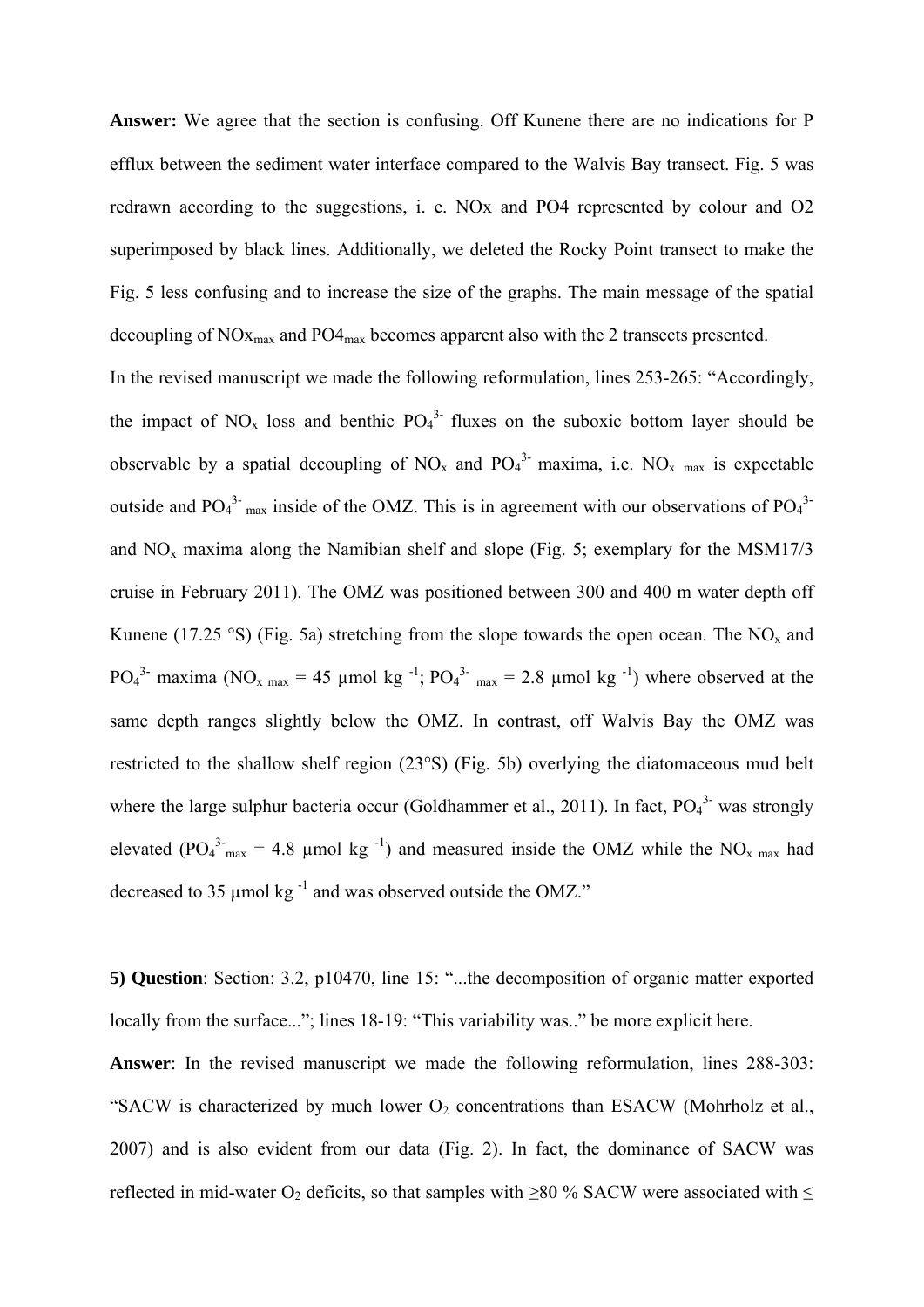50  $\mu$ mol kg<sup>-1</sup> O<sub>2</sub> (Fig. 7). However, during strong and weak upwelling alike and regardless of the SACW contribution, the  $O_2$  concentrations on the shelf off Walvis Bay were  $\leq 20$  µmol  $kg<sup>-1</sup>$  during all cruises. It likely reflects the strong  $O<sub>2</sub>$  demand caused by the organic-rich mud belt area and is in line with previous studies showing that SACW sets the precondition for anoxia in bottom waters off Walvis Bay but that the local sedimentary  $O<sub>2</sub>$  demand plays a decisive role as well (Monteiro et al., 2006; van der Plas et al., 2007).

The N : P deviation from Redfield (as indicated by  $N^*$ ) varied during the different expeditions and upwelling states (Fig. 8) revealing strong N\* deficits in coastal bottom waters (Fig. 8a-c) comparable with reported values (Tyrrell and Lucas, 2002; Nagel et al., 2013). However, the range of N\* varied strongly especially at offshore sites, e.g. off Rocky Point and Kunene where SACW dominates (Fig. 7d-f) indicating that the N<sup>\*</sup> signature of SACW differs."

## **6) Question:** What is it you want the reader to discover from Fig. 7?

**Answer:** The intention of Fig. 7 is to show that less upwelling "intensity" (reference to Fig. 6) is reflected in stronger extension of  $O<sub>2</sub>$ -depleted SACW on the NBUS shelf also evident from the distribution of  $O_2$  over the shelf. As suggested in **1) Question** we added the T-S plot to indicate SACW and ESACW including their  $O_2$  concentration (Fig. 2 in the revised manuscript). Hence, the differences of  $O<sub>2</sub>$  concentration between ESACW and SACW are also visible from Fig. 2 now. We kept Fig. 7a-c because it shows that at the coastal stations off Walvis Bay the  $O_2$  concentrations were  $\leq 20$  µmol kg<sup>-1</sup> independent of SACW contributions. It emphasises that in addition to the amount of SACW, the local sedimentary O2 demand plays a decisive role for anoxia in bottom waters off Walvis Bay.

**7) Question**: Line 17, p10470 till the end of section 3.2: The discussion about N\*: Subsurface positive N\* values are attributed to nitrate remineralised from OM produced by N2-fixers and advected southward with SACW. The nice coincidence of subsurface water N\* max with the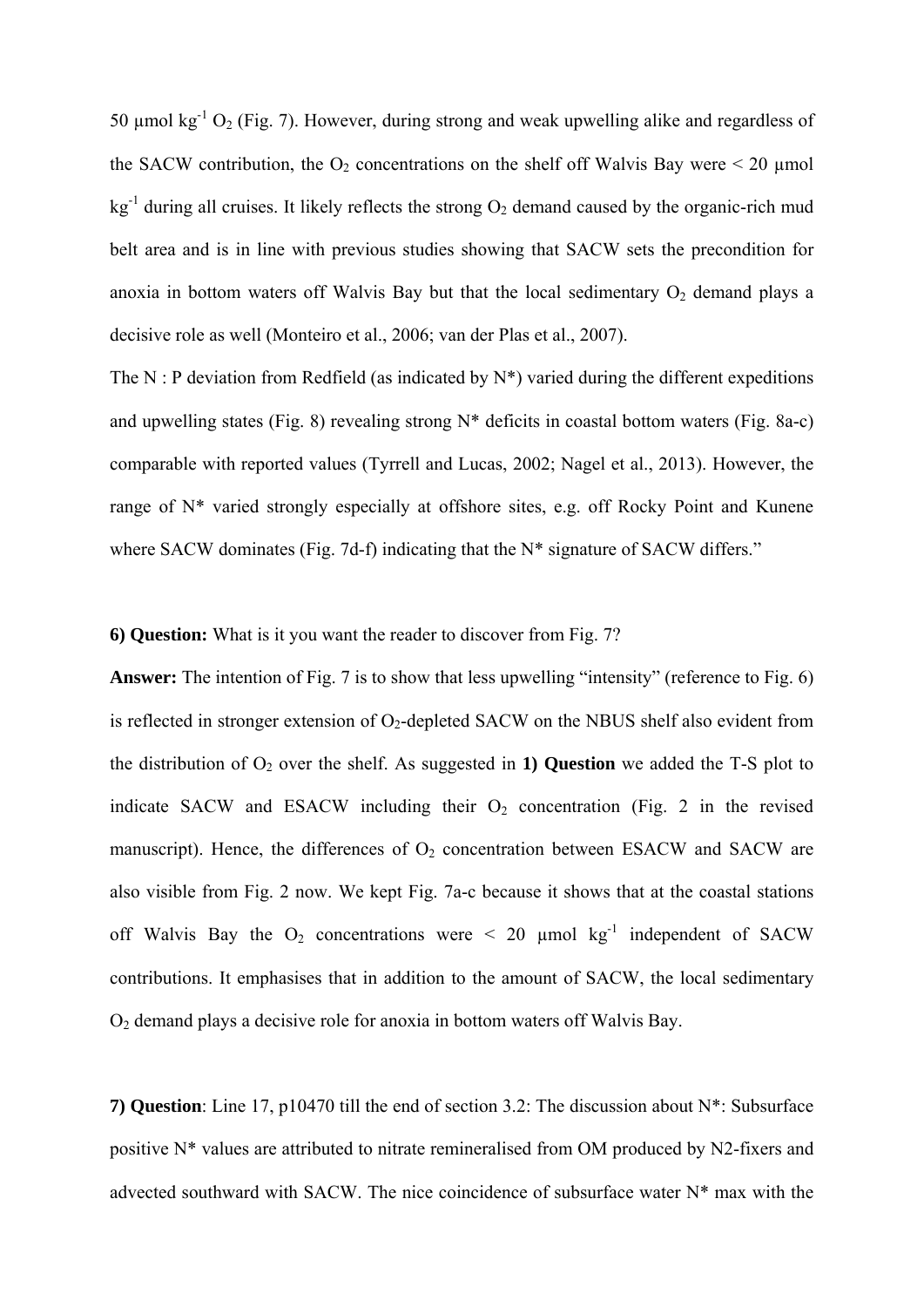O2 min waters (Fig.9; Kunene section; offshore stations) thus reflects the remineralisation, right? But nothing is said here about the negative N\* values in the very surface waters (due to Ekman transport of upwelled water?) and in deeper water where O2 is plentiful. Maybe the use of the global equation to calculate  $N^*$  is not fully appropriate here, and regional, local variations in the NO3/PO4 ratios need to be taken into account; see paper by Singh et al. (DSR I, 93, 2013). This needs to be discussed further.

**Answer:** In the revised manuscript we considered the above suggestions and made the following changes: line  $317-318$ : "The impact of mineralization is reflected in minimum O<sub>2</sub> concentrations that coincide with maximum N\* values within the SACW fraction."

line 325–331: "N<sub>2</sub> fixation is particularly facilitated by  $PO_4^3$  and the availability of micronutrients, e. g. iron (Fe) (Mills et al., 2004). The low N<sub>2</sub> fixation in the South Atlantic has been attributed to a lack of iron (Fe) supply rather than phosphate availability (Moore et al., 2009). This is supported by the negative  $N^*$  observed in the surface water offshore of Kunene (Fig. 9) caused by  $PO_4^3$  concentrations that ranged between 0.17 - 0.28 µmol kg<sup>-1</sup> and exceeded  $NO<sub>3</sub>$  concentrations resulting in the surface water  $N^*$  deficits. The very low  $NO<sub>x</sub>$  concentrations further suggest that atmospheric deposition that is assumed to be another significant N source to the ocean (Duce et al., 2008; Baker et al., 2013) is negligible."

line 339-347: "This time period is comparable to a time lag of  $\sim$ 2 months that was observed between the occurrence of *Trichodesmium* and the response in N\* (Singh et al., 2013). Although the N<sub>2</sub> fixation rates were relatively low (22-85 µmol N m<sup>-2</sup> d<sup>-1</sup>) (Sohm et al., 2011b), it was proven that  $N_2$  fixation occurs north of the ABFZ, probably also at higher rates suggesting that  $N_2$  fixation is a feasible input source that caused the observed N excess in the SACW in 2008. Furthermore, proceedings in methodology (Großkopf et al., 2012) and the broadening range of identified species involved in  $N_2$  fixation (Moisander et al., 2010; Zehr, 2011) suggest that rates and regions of  $N_2$  fixation may have been considerably underestimated so far."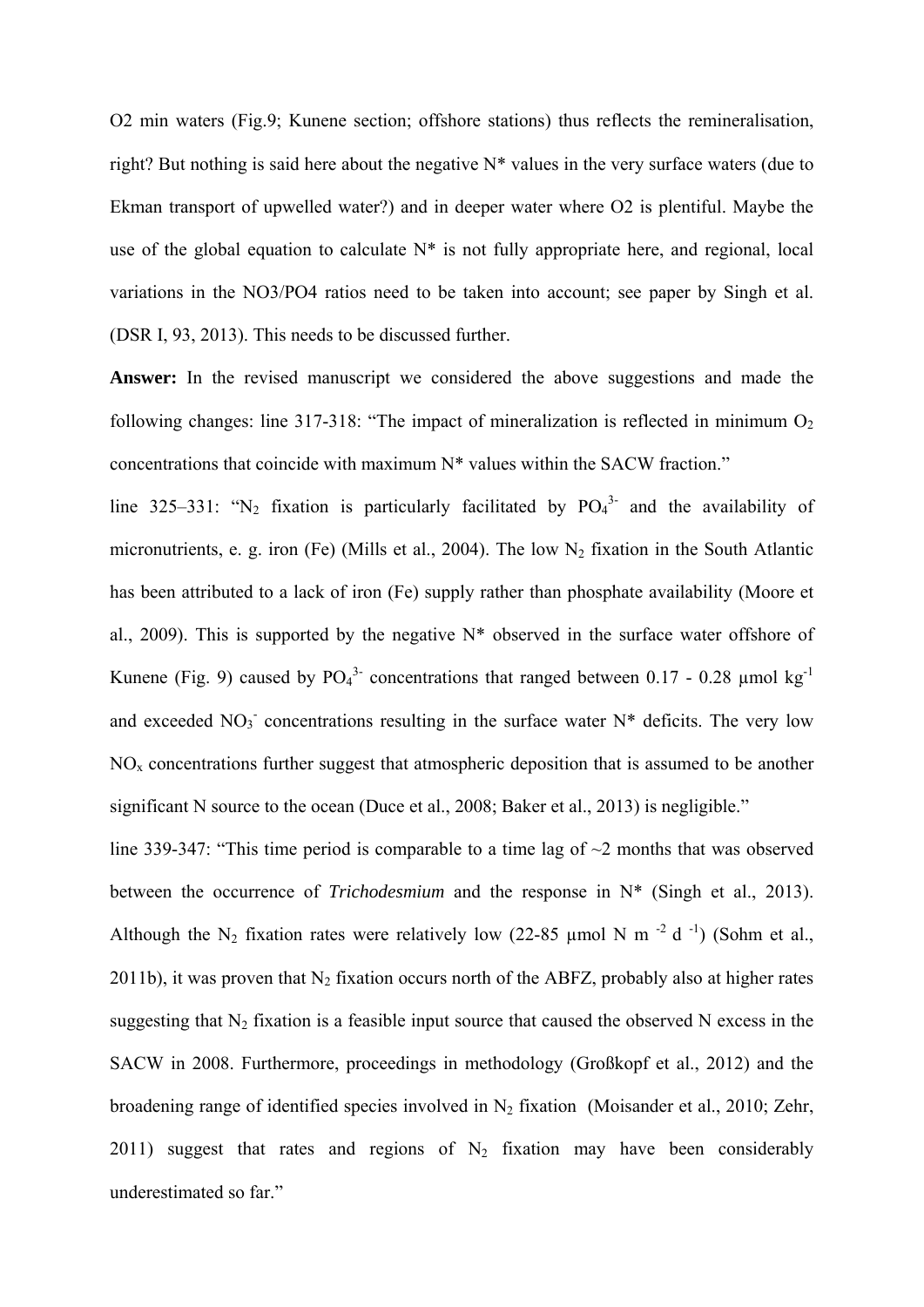**8) Question:** Section 3.3, p10472, line 12; sentence starting with: "Since the mud belt is a geological feature..." what is the reader supposed to deduct from that statement? Please be more explicit. Further down sentence "..variability of that P source depends..." authors mean P\* source?

**Answer:** We rephrased this part, lines 355-361: "As shown before the bottom water off Walvis Bay was low in  $O_2$  independent of the upwelling situation (Fig. 8) leading to strongly elevated  $PO_4^3$  and reduced  $NO_3$  maxima off Walvis Bay (Fig. 6). It implies that especially the mud belt of the shallow central Namibian shelf is a region of continuous P\* generation via N loss and P efflux. It is assumed that the inter-annual variability of  $P^*$  in the surface (Fig. 10) depends mainly on the N excess in the SACW that is produced probably by  $N_2$  fixation north of the ABFZ."

**9) Question:** Fig. 1: ESACW is defined as Eastern South Atlantic Central Water, but in the text at p10463 it is called Eastern South Atlantic Water..please check for other typos **Answer:** Correction was made in the revised manuscript, line 103: "... Eastern South Atlantic Central Water (ESACW)..."

**10) Question:** Fig.3: please use different symbols which eventually also are visible in a black and white print out; avoid grey shadings; correct inserted legend of 3a: Benguela **Answer:** The legend in panel a) was corrected. The shading in panel c) was replaced by open squares. The red filling representing the samples associated with  $O_2 \le 20 \mu$  mol kg<sup>-1</sup> is kept in the revised manuscript because two more symbols (shelf and offshore samples with  $O_2 \leq 20$ umol  $kg^{-1}$ ) would complicate the graph.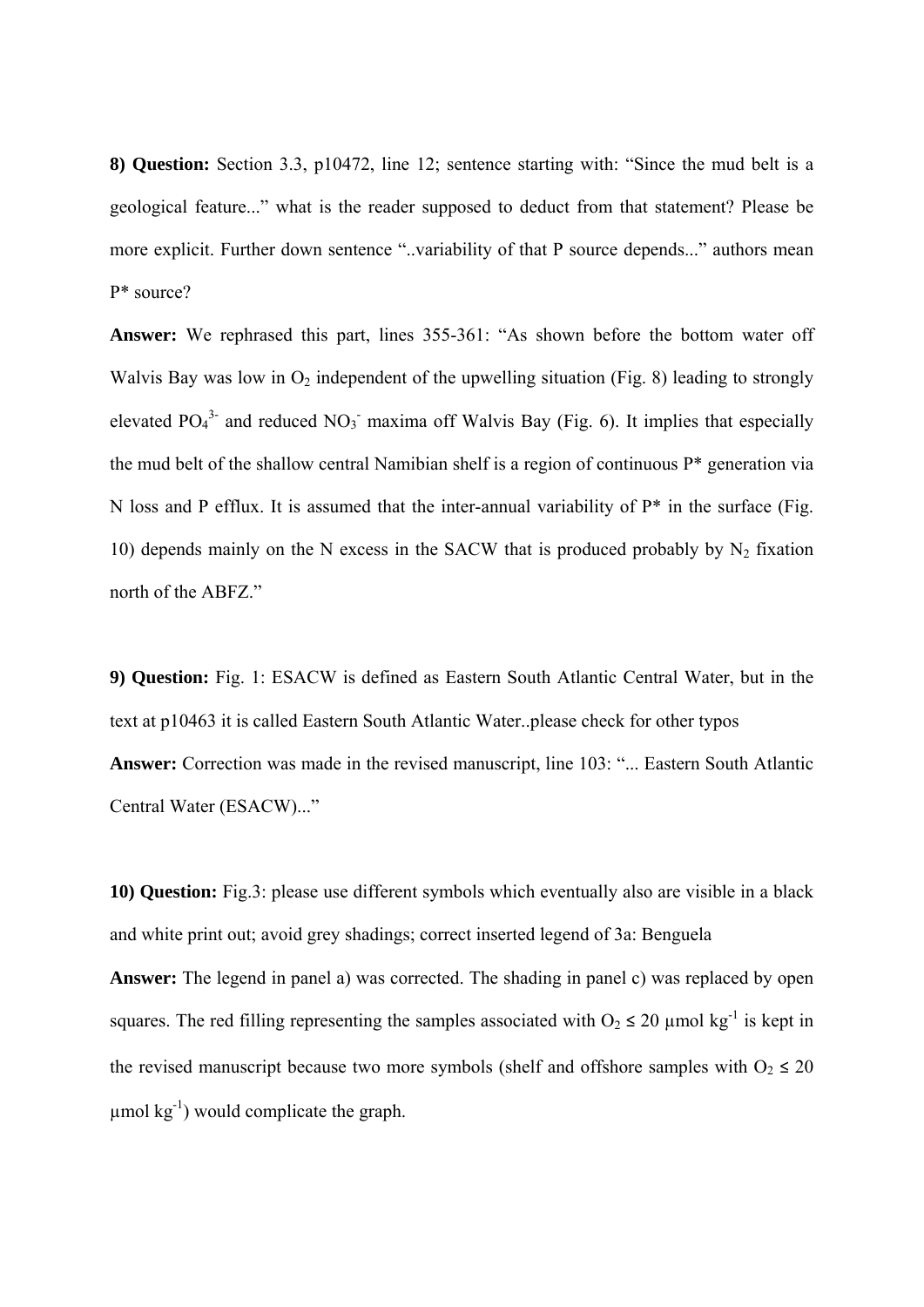**11) Question:** Fig. 4 lots of typos here; please check; the legend mention 'lines' but these are arrows of which only two of the 3 are explained in the legend.

**Answer:** In the revised manuscript Fig. 4 was included in former Fig. 3 representing Fig. 4d now. The typos were corrected.

**12) Fig. 5:** Increase size of the graphs. Suggestion: inverse the representation: show ODV plots of NO3 and PO4 and superimpose O2 isolines.

**Answer:** please refer to the answer given to **4) Question** 

**13) Fig. 6:** How was the gridding obtained for the December cruise between Rocky Point and Walvis Bay (since the central part of the area was not sampled)? Idem for the offshore region in February.

**Answer:** For gridding of SST the kriging method was applied (Golden Software, Surfer 10) that uses trends in the map to extrapolate into areas of no data. In the revised manuscript we included a short note in the captions of figures where gridding was applied, e. g. line: 631- 633: "The gridding was performed on the basis of data points represented by the black line (cruise track) and black dots (sampled stations); areas of no data were extrapolated (kriging method)."

**14) Fig. 10:** Specify the months and indicate in the figure caption this is the section off Walvis Bay.

**Answer:** The suggested modifications were made in the revised manuscript.

**15) Fig. 11:** blue dashed line and grey shadings are barely visible.

**Answer:** In the revised manuscript the shadings where deleted because is it not important for the main message of the graph, the dashed lines were intensified.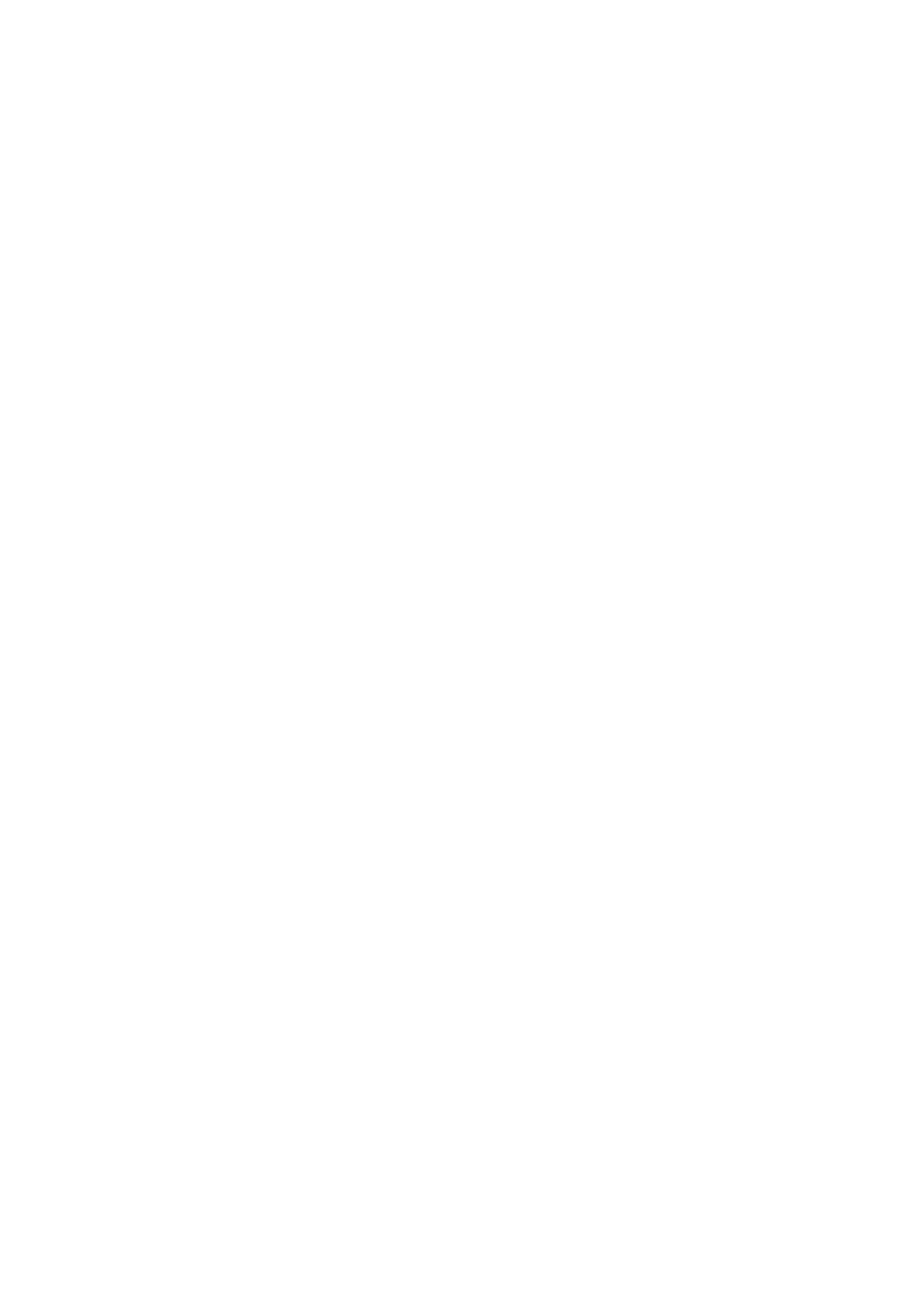

Fig. 2:  $T_{pot}$ -*S* diagram of vertical water column profiles measured during MSM17/3 in the NBUS region. The  $O_2$  concentration ( $\mu$ mol kg<sup>-1</sup>) is indicated by colour shading and isopycnals  $(kg m<sup>-3</sup>)$  are given by the grey lines. The end points of Eastern South Atlantic Central Water (ESACW, open squares) and South Atlantic Central Water (SACW, open circles) specify the definition source water types given in the text. The  $T_{pot}$ -*S* range that was used to calculate their relative contribution in water samples from > 100 m water depth is indicated by the black lines.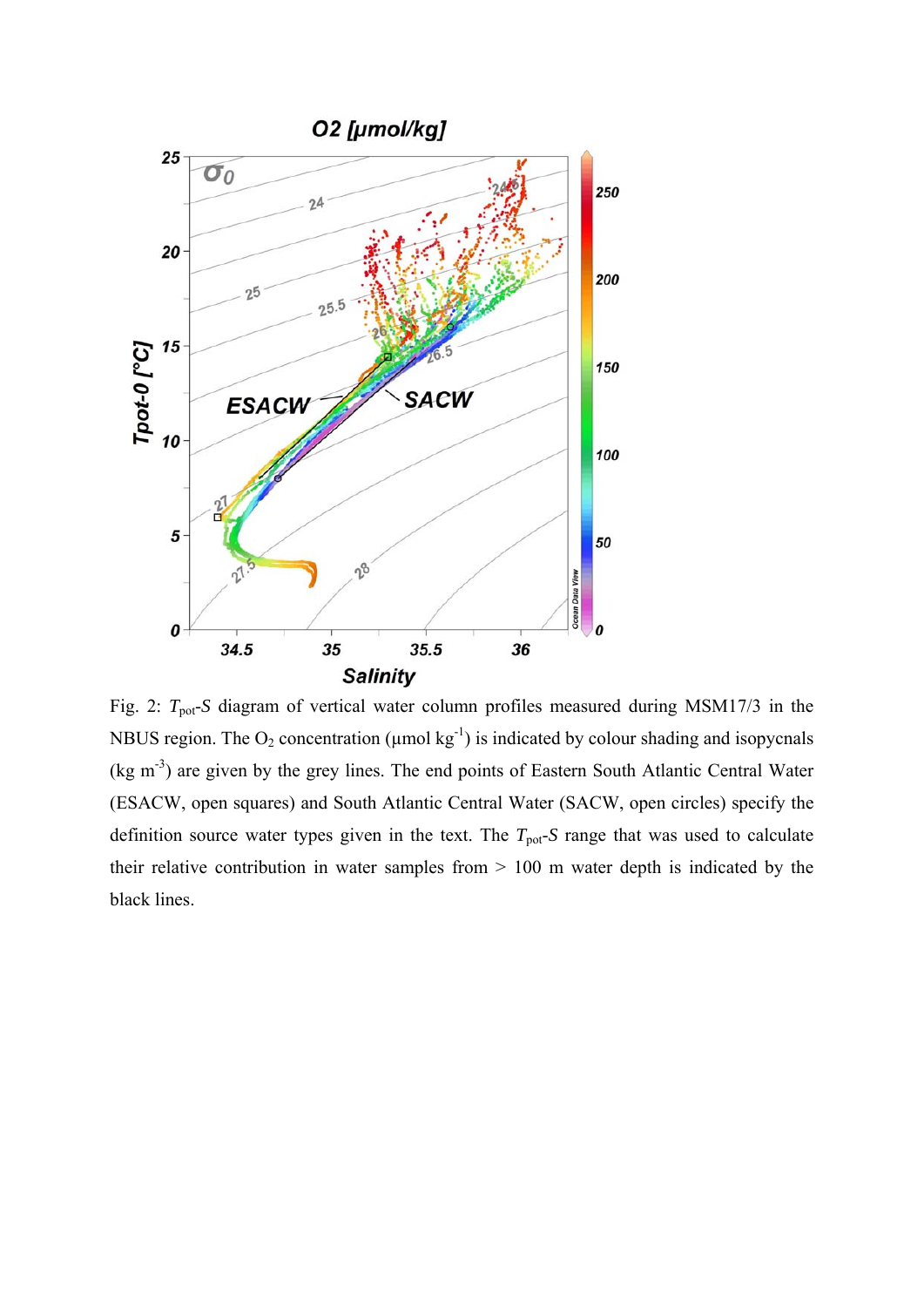

Fig. 4. (a) AOU, (b) NO<sub>x</sub>, (c) PO<sub>4</sub><sup>3</sup> and (d) A<sub>T</sub> versus C<sub>T</sub> (all in µmol kg<sup>-1</sup>) as measured during the MSM17/3 cruise in February 2011 within the range of 30–500 m water depth. Black filled dots indicate offshore stations and open circles represent slope and shelf stations. Data points associated with  $O_2$  concentrations  $\leq 20$  µmol kg<sup>-1</sup> are represented by red filling. The correlations observed for the Benguela are given and indicated by the black line. The reported ratios in panel (a) and (b) are derived by excluding the  $\leq 20$  µmol kg<sup>-1</sup> data. The open squares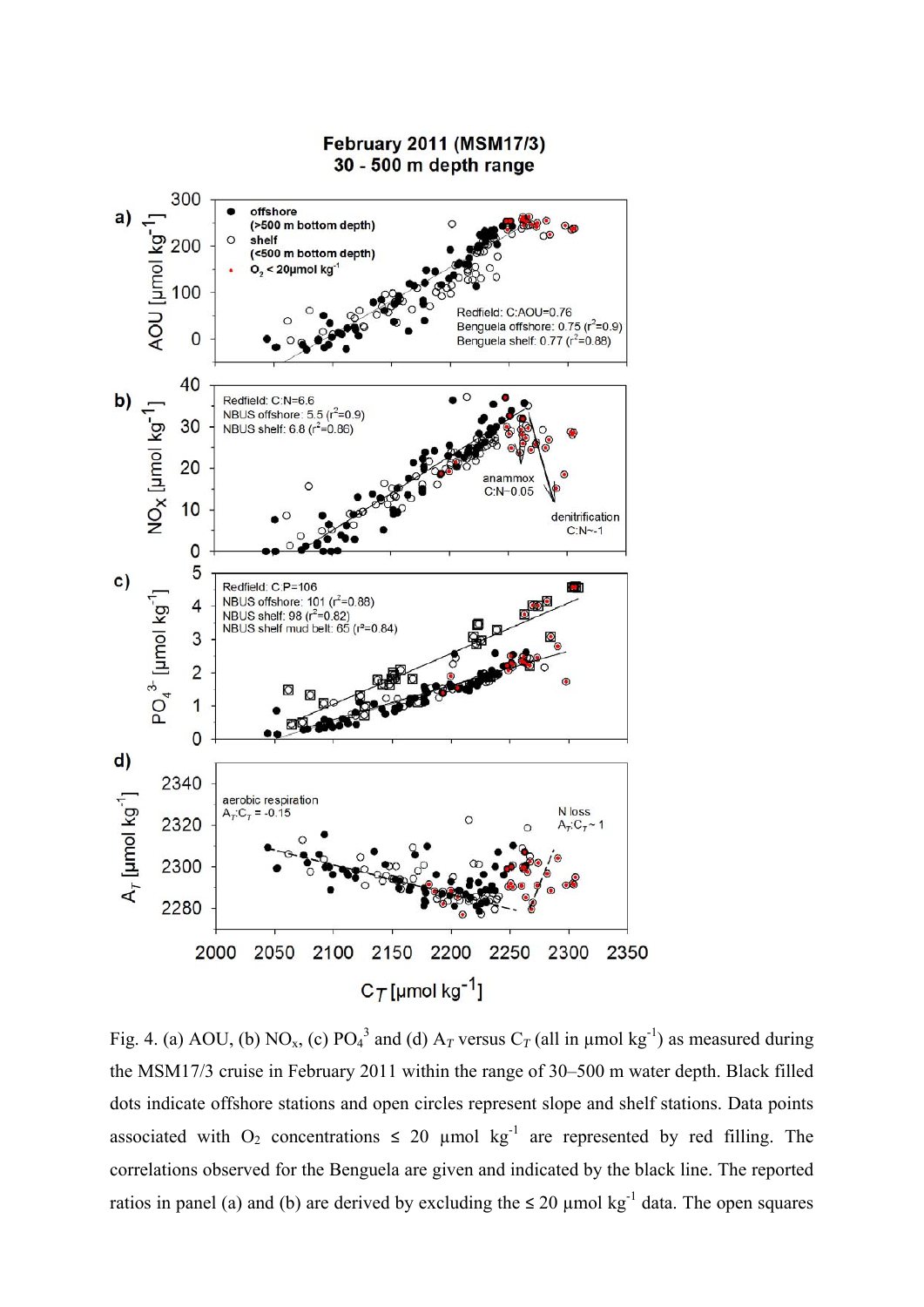in panel (c) represent data from the mud belt region. (d) The dashed black lines indicate the expected correlation caused by aerobic mineralization  $A_T$ :  $C_T$  =-16: 106 = -0.15 (Redfield et al., 1963) and N loss, e. g. du to denitrification  $A_T$  :  $C_T$  =104 : 106 ~ 1.0 (Gruber and Sarmiento, 1997).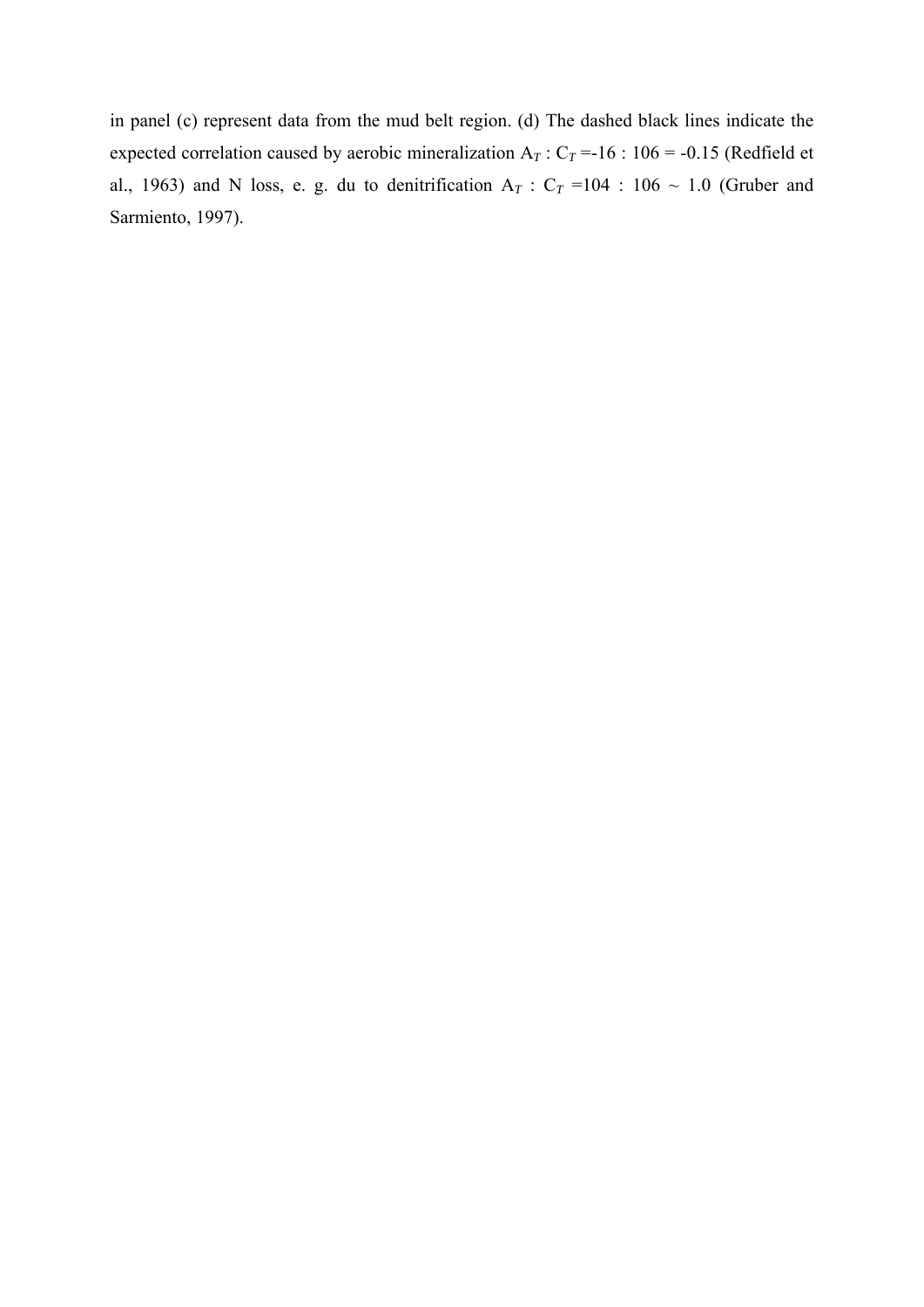

Fig. 5. Cross shelf transects off (a) Kunene (17.25° S) and (b) Walvis Bay (23.0° S) during MSM17/3 cruise showing the spatial decoupling of  $NO_x$  and  $PO_4^3$  maxima. The  $NO_x$  and  $PO<sub>4</sub><sup>3</sup>$  concentrations (colour shading, in µmol kg<sup>-1</sup>) are overlain by the  $O<sub>2</sub>$  concentrations (black isolines, in  $\mu$ mol kg<sup>-1</sup>). Low O<sub>2</sub> concentration of < 20  $\mu$ mol kg<sup>-1</sup> is marked by the bold black line. The sampled stations used for gridding are indicated by black dots; areas of no data were extrapolated (kriging method).